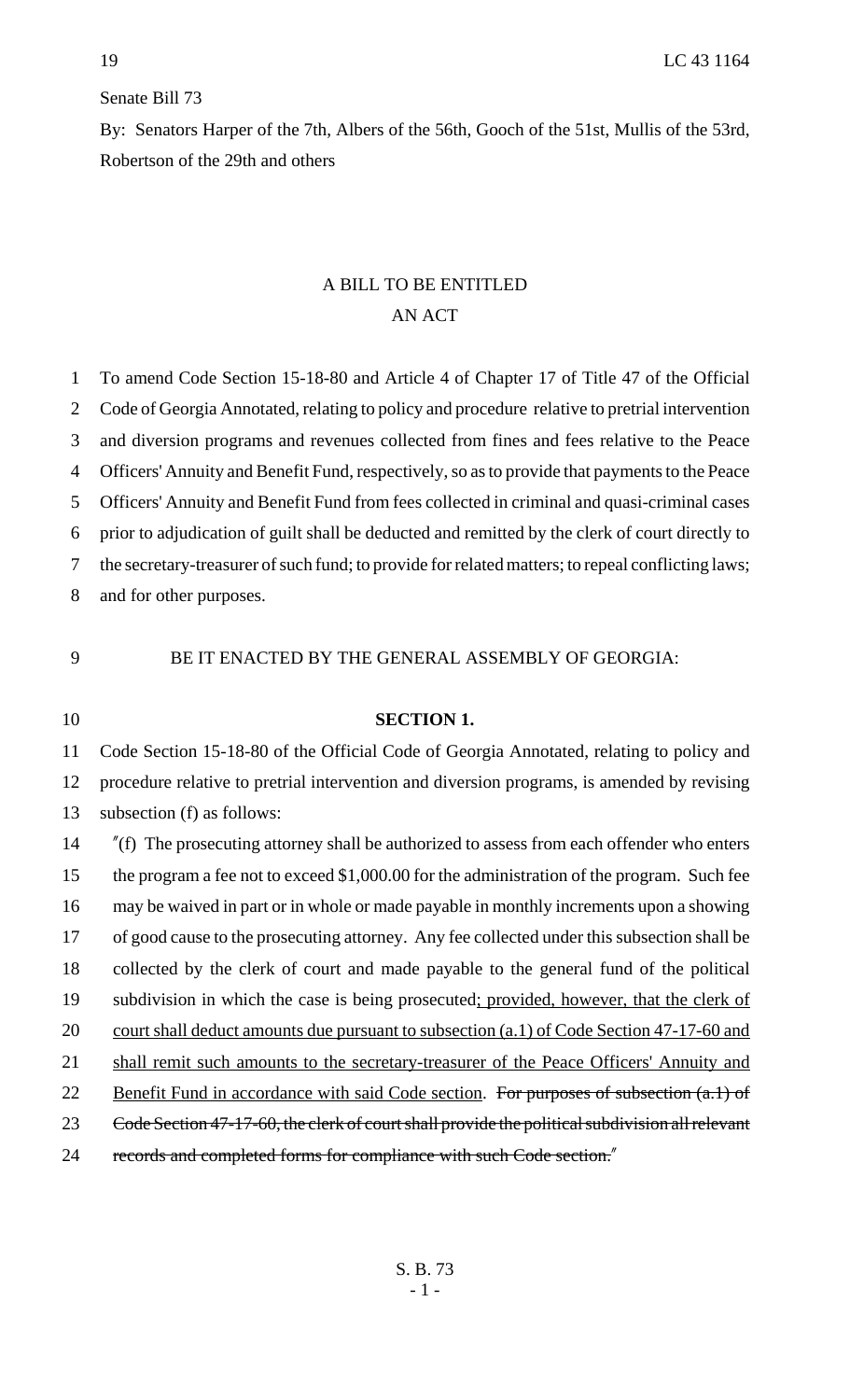19 LC 43 1164 S. B. 73 - 2 - **SECTION 2.** Article 4 of Chapter 17 of Title 47 of the Official Code of Georgia Annotated, relating to revenues collected from fines and fees relative to the Peace Officers' Annuity and Benefit Fund, is amended by revising Code Section 47-17-60, relating to payments to the fund from fines and bonds collected in criminal and quasi-criminal cases, duty of collecting authority to record and remit sums collected, and penalty, as follows: "47-17-60. (a) A portion of each fine collected and each bond forfeited and collected in any criminal or quasi-criminal case for violation of state statutes, county ordinances, or municipal ordinances, which case is before any court or tribunal in this state, shall be paid to the secretary-treasurer according to the following schedule: (1) Three dollars for any fine or bond forfeiture of more than \$4.00, but not more than \$25.00; (2) Four dollars for any fine or bond forfeiture of more than \$25.00, but not more than \$50.00; (3) Five dollars for any fine or bond forfeiture of more than \$50.00, but not more 41 than \$100.00; <u>or</u> (4) Five percent of any fine or bond forfeiture of more than \$100.00. For purposes of determining amounts to be paid to the secretary-treasurer, the amount of 44 the fine or bond collected shall be deemed to include costs. The amounts provided for shall be paid to the secretary-treasurer before the payment of any costs or any claim whatsoever against such fine or forfeiture. The collecting authority shall pay such amounts to the secretary-treasurer on the first day of the month following that in which they were collected or at such other time as the board may provide. With such payment there shall be filed an acceptable form which shows the number of cases in each of the above categories and the amounts due in each category. It shall be the duty of the collecting authority to keep accurate records of the amounts due the board so that the records may be audited or inspected at any time by any representative of the board under its direction. Sums remitted to the secretary-treasurer under this Code section shall be used as provided for elsewhere in this chapter. (a.1) Five dollars of each fee collected prior to adjudication of guilt for purposes of pretrial diversion pertaining to any criminal or quasi-criminal case for violation of state statutes, county ordinances, or municipal ordinances as provided for in subsection (f) of Code Section 15-18-80, which case is before any court or tribunal in this state, shall be paid to 59 the secretary-treasurer. The political subdivision clerk of court as provided for in subsection (f) of Code Section 15-18-80 shall pay such amounts to the secretary-treasurer on the first day of the month following that in which they were collected or at such other